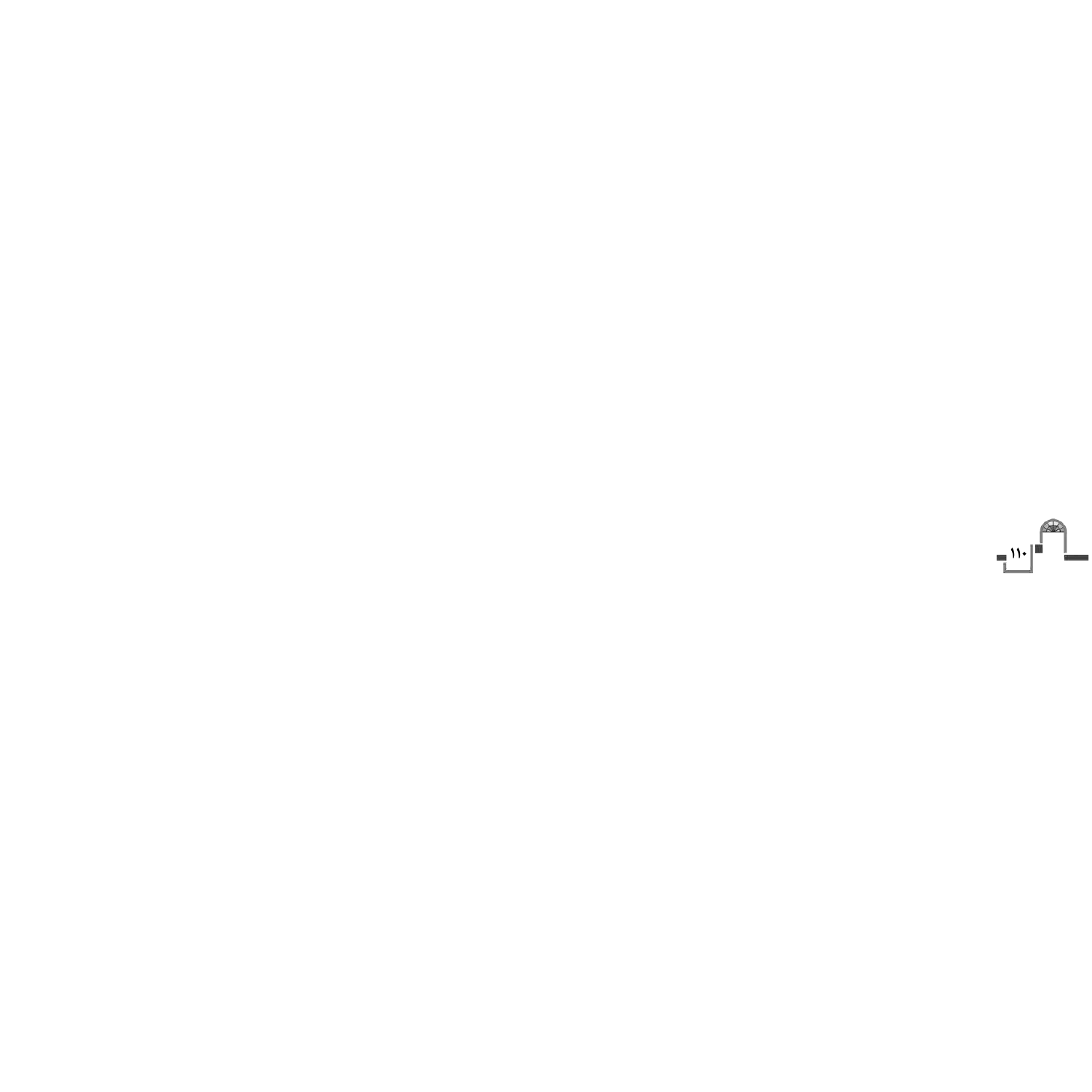1. P Bala Bhaskaran PB. Futurology: A Literature Survey. The IUP Journal of Management Research. 2006(July).

2. Godet F. Future Memories. Technol Forecast Soc Change 2010; 77: 1457-63.

3. United Nations industrial Development Organization(UNIDO), Foresight as a Policymaking Tool. In: Nyiri L, editor. Technology Foresight for Organizers. 1st ed. Ankara: Technol Foresight Initiative, 2003, A1-A16.

4. Futures and Foresight, Parliamentary office of Science and Technology.(Accessed January 24, 2011, at

http://www.parliament.uk/documents/post/post pn332.pdf).

5. Skumanich M, Silbernagel M. Foresighting Around the World. Battelle Seattle Research Center.(Accessed January 24, 2011, at

http://www.peopledev.co.za/library/foresight\_ methods over.pdf).

6. Floyd J. Practical enactment: Strategic foresight process and methodology. Strategic foresight: coordinating present action through shared futures.(Accessed January 24, 2011, at http://joshfloyd.com/articles/article3\_v0.1.pdf).

7. The World Conversion Union(IUCN). The Future of Sustainability: Re-Thinking environment and Development in the Twentyfirst Century.(Accessed January 24, 2011, at http://cmsdata.iucn.org/downloads/iucn\_future of sustanability.pdf).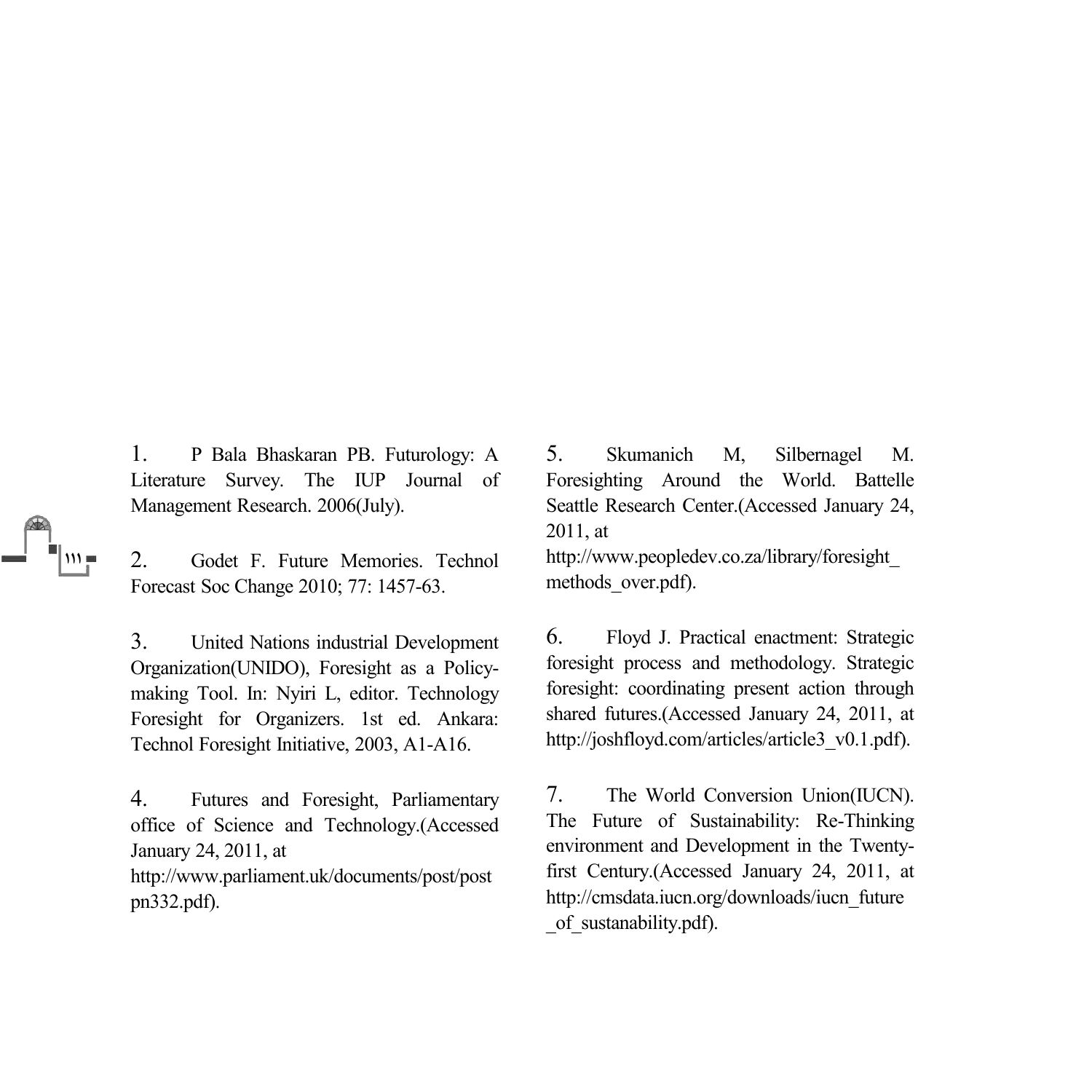8. Eerola A, Jorgensen BH. Technology Foresight in the Nordic countries. Riso National Laboratory.(Accessed January 24, 2011, at

http://130.226.56.153/rispubl/SYS/syspdf/ris-r-1362.pdf).

9. Havas A, Schartinger D, Weber KM. Experiences and practices of Technology Foresight in the European Region. United Nations industrial Development Organization.(Accessed January 24, 2011, https://www.unido.org/foresight/rwp/dokums\_ pres/tf\_panels\_weber\_havas\_202.pdf).

10. Destatte P. Foresight: A major tool in tackling sustainable development. Technol Forecast Soc Change 2010; 77: 1575-87.

11. World Commission on Environment and Development(1987). Our common future.

12. Harris JM. Basic Principles of Sustainable Development. Global Development and Environment Institute Working Paper 00-04.(Accessed January 24, 2011, at

http://are.berkeley.edu/courses/EEP131/fall200 7/Agriculture/326\_Paradox-of-Agricultural-Subsidies.pdf).

13. National Center for Sustainability, EPA Victoria, sustainability Covenant between Environment Protection Authority and Swinburne University of Technology, Melbourne, October 2005.

14. Floyd J, Zubevich K. Linking foresight and sustainability: An integral approach. Futures 2010; 42: 59-68.

15. European Commission, Joint Research Center(2001). A practical guide to regional foresight(Accessed January 24, 2011, at http://foresight.jrc.ec).

16. Guth M, lking B. Beyond technology foresight: theoretical background, Practical experiences and opportunities for transition environments. Proceedings of the First Conference on Innovation Policy. 2004 Sep. 22-24, Moscow, Russia. Germany: Zeint, 2004.

**112** .

17. Czaplicka-Kolarz K, Stanczyk K, Kapusta K. Technology foresight for avision of energy sector development in Poland till 2030 .

18. Meang S, Lee KP. How to connect present to the future for design?. Human Centered Interaction Design Laboratory.(Accessed January 24, 2011, at http://dpl.kaist.ac.kr/web\_wiki/images/0/0d/IA SDR 2009\_seaungwoo.pdf).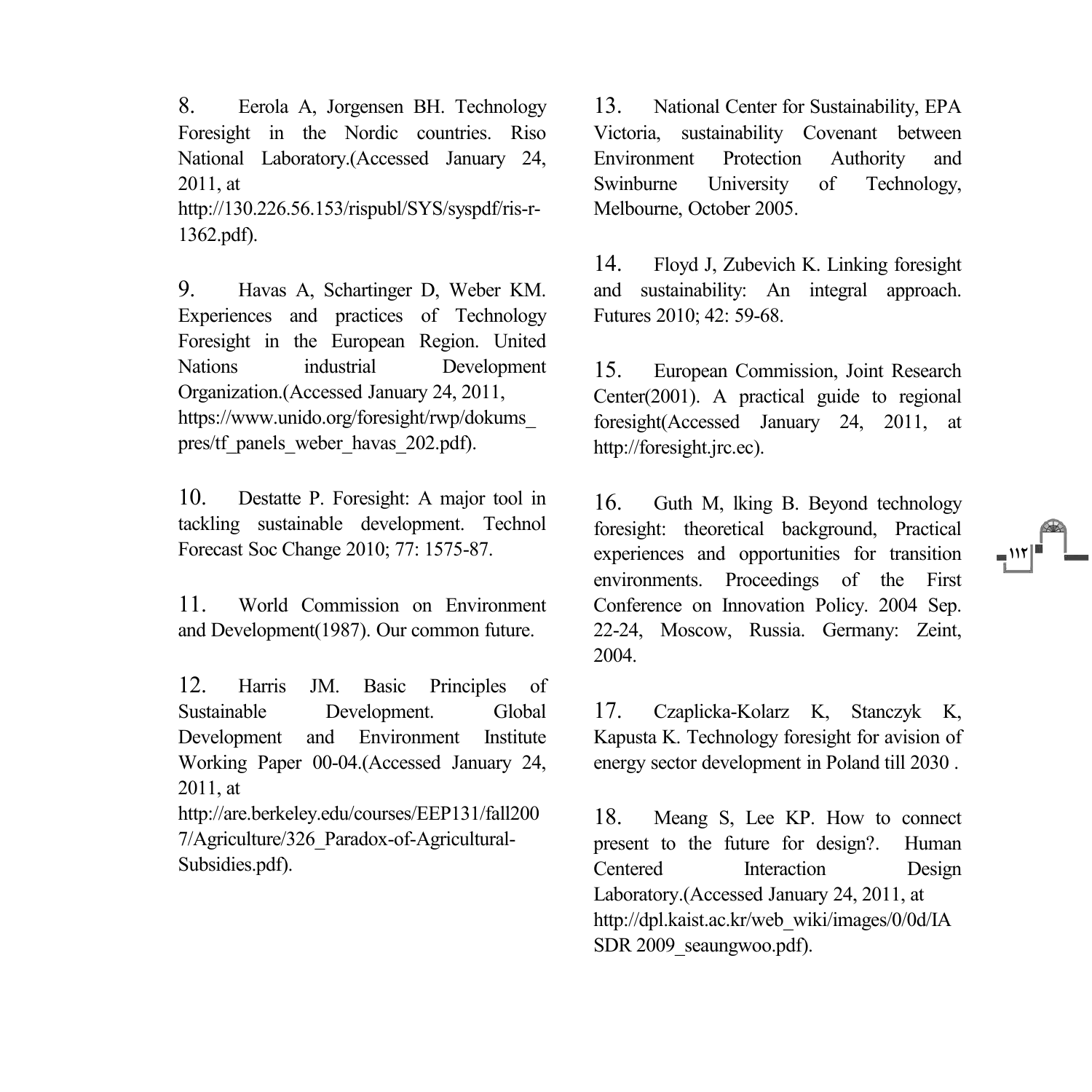19. Miles I. The development of technology foresight: A review. Technol Forecast Soc Change 2010; 77: 1448-56.

20. Wilson I. Technology foresight in an age of uncertainty. Int J Foresight Innovation Pol 2004; 1: 207-17.

21. United Nations industrial Development Organization(UNIDO), Technology Foresight: An Introduction. In: Keenan M, editor. Technology Foresight for Organizers. 1st ed. Ankara: Technology Foresight Initiative, 2003, B1-B13.

22. United Nations industrial Development Organization(UNIDO), Socio-economic and Developmental Needs: Focus of Foresight Programmes. In: Havas A, editor. Technology Foresight for Organizers. 1st ed. Ankara: Technology Foresight Initiative, 2003, C1- C18.

23. Martin BR, Johnston R. Technology Foresight for Wiring Up the National Innovation system: Experiences in Britain, Australia, and New Zealand. Technol Forecast Soc Change 1999; 60: 37-54.

24. Conway M. An Overview of Foresight Methodologies. Thinking Futures.(Accessed January 24, 2011, at http://thinkingfutures.net/wpcontent/uploads/2010/10/An-Overview-of-Foresight-Methodologies1. Pdf).

25. United Nations industrial Development Organization(UNIDO), Overview of Methods Used in Foresight. In: Keenan M, editor. Technology Foresight for Organizers. 1st ed. Ankara: Technology Foresight Initiative, 2003, E1-E16.

26. Miles I, UNIDO Regional Initiative on Technology Foresight, Gebze(Turkey) November 2007. Foresight Methods. (Accessed January 24, 2011, https://www.unido.org/foresight/rwp/dokums\_ pres/ foresight\_methods\_gebze\_122.pdf).

27. Walonick DS. An Overview of Forecasting Methodology.(Accessed January 24, 2011, at http://www.statpac.com/researchpapers/forecasting.htm)

28. United Nations industrial Development Organization(UNIDO). Foresight Methodologies. 1st ed. Ankara: Technology Foresight Initiative, 2004, 1-151.(Accessed January 24, 2011, at http://www.strast.cz/dokums\_raw/foresightmet hodologies 1168269318.pdf).

**113** <sup>ط</sup>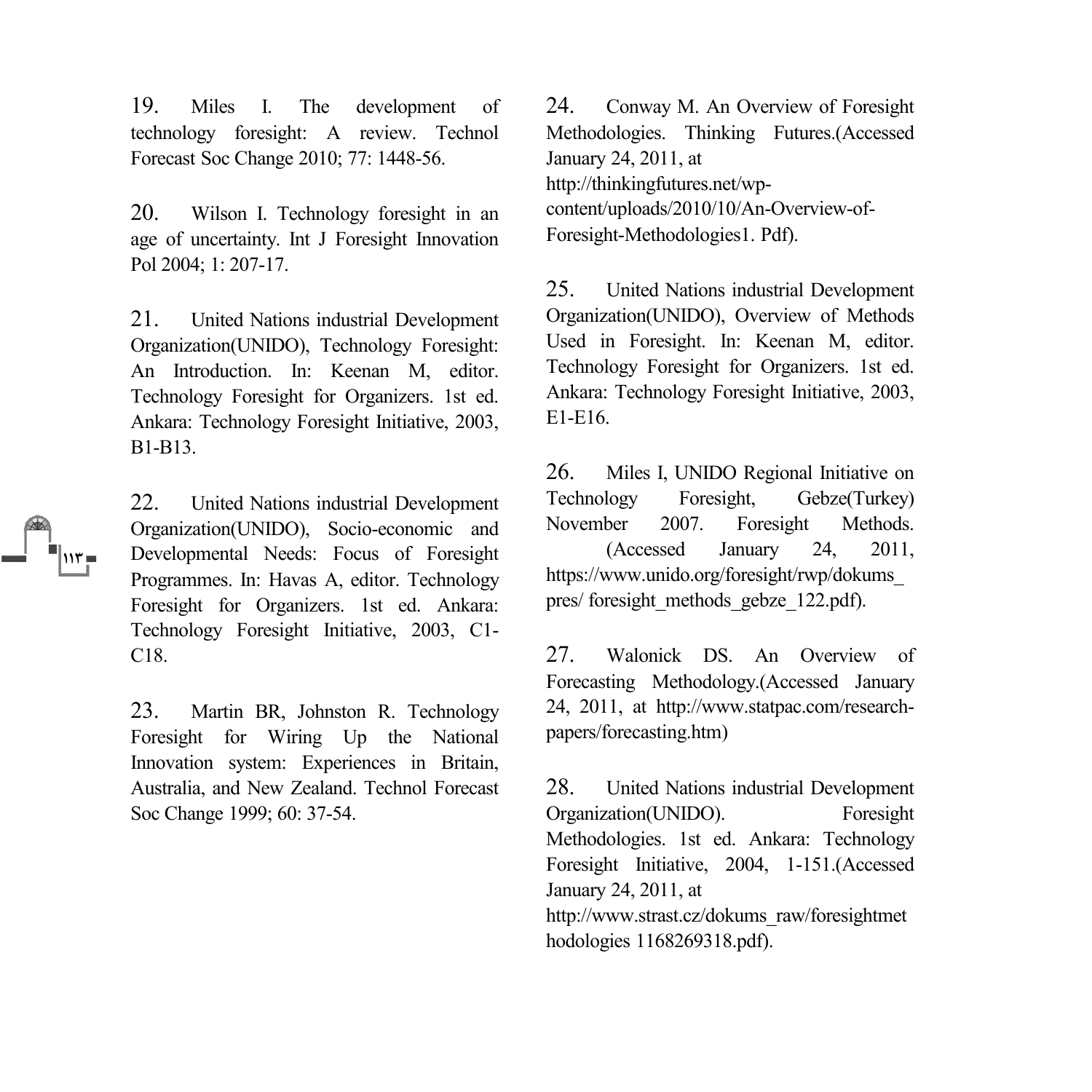29. Cuhls K. Delphi Methods. United<br>Nations industrial Development industrial Development Organization.(Accessed January 24, 2011, http://www.unido.org/fileadmin/import/16959\_ DelphiMethod.pdf).

30. Ringland G. The role of scenarios in strategic foresight. Technol Forecast Soc Change 2010; 77: 1493-8.

31. UN-Energy, The Secretary-General s Advisory Group on Energy and Climate Change(AGECC). Summary Reported and Recommendations. Proceeding of the Energy for a Sustainable Future. 2010 Apr. 28, New York, USA. New York: United Nations Headquarters, 2010.(Accessed January 24, 2011, at

http://www.un.org/wcm/webdav/site/climatech ange/shared/Documents/AGECC%20summary %20report%5B1%5D.pdf).

32. Strand JE, Alming A. Norway s OG21-Oil and Gas in the 21st Century. The European Foresight Monitoring Network.(Accessed January 24, 2011, at

http://www.og21.org/filestore/News\_from\_OG / EFMNBrief109NorwayOG21.pdf).

33. de Almeida MFL, de Almeida HP. Technological Foresight in Energy: a recent experience in the oil state Brazilian company. IAMOT Conference Archive.(Accessed January 24, 2011, at http://www.iamot.org/conference/index.php/oc s/10/paper/viewFile/1479/677).

34. Stallivieri Neves MA, Coelho GM, Lemos C, et al. Trends in Oil & Gas in Brazil: a methodological approach. European Foresight.(Accessed January 24, 2011, at http://foresight.jrc.ec.europa.eu/ fta/papers/Papers%20from%20posters/Trends %20in%20Oil%20&%20Gas%20in%20Brazil. pdf).

35. Garcia A, Mohaghegh SD. Foresighting US Natural Gas Production into year 2020: a comparative study. Proceeding of the SPE Eastern Regional Conference and Exhibition held in Charleston, 2004 Sep. 15- 17, West Virginia, USA. Society of Petroleum Engineers, 2004.

**114** .

36. Lennon SJ. Foresight Energy Report.(Accessed January 24, 2011, at www.dst.gov.za/.../FORESIGHT%20ENERG Y%20REPORT.doc).